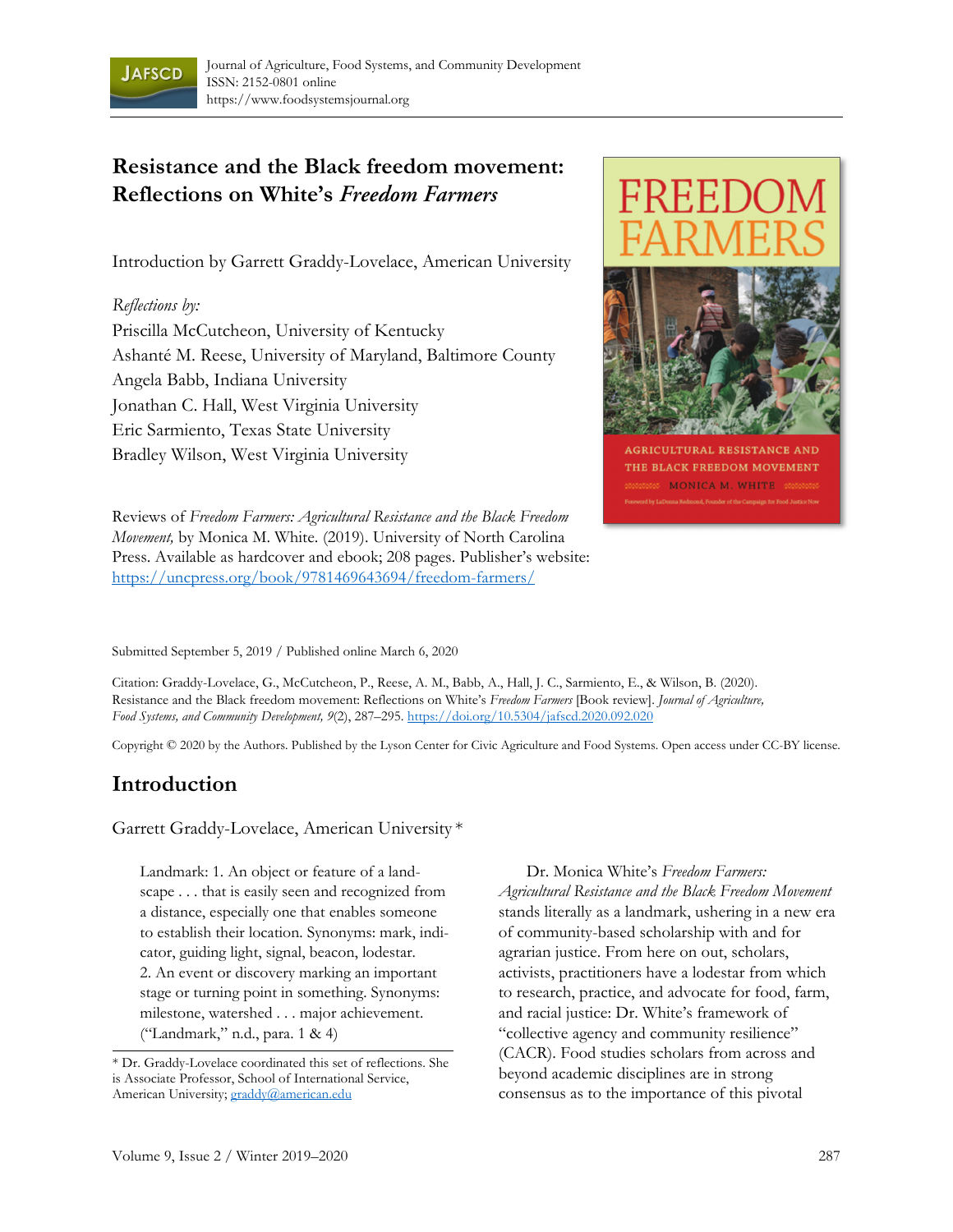book—a manuscript that draws upon and advances rural sociology, history, agri-food studies, Black history, cooperative economics, and more. In this set of reflections on *Freedom Farmers,* McCutcheon lauds how the work is a "love letter" to past, present, and future Black farmers, and the powerful pedagogical potential of such celebration. Reese recounts how the book excavates the erased histories of Black women leaders and farmers, showing us how to "re/see the world" through this powerful lens. Babb calls the text a gift that "flips the script" to provide informative and inspirational narratives of food justice and food sovereignty in action. Hall commends how the book "pushes us to participate in the remaking of our communities with honesty, resilience, solidarity, and love." Sarmiento notes how, even as the book critiques structural racism, it offers a generous, affirmative vision of resistance and agency. Wilson concurs that the book opens radical possibilities for hope, particularly in the classroom. I would also point readers to Cynthia Greenlee's (2018) Civil Eats interview with Dr. White, which highlights how the book sheds light on the overlooked role of Black farmers in the Civil Rights movement, resurgence of Black agriculture and scholarship on it, and the ongoing necessity of affirming collective agency in the fight against racism at large.

 This book serves, temporally, as a turning point in community-based scholarship: what comes after benefits from its milestone clarity and content and commitment. Spatially, it stands as a beacon: scholars from across and beyond the disciplines can better find each other in relation to this book's central messages. I research geographies and political ecologies of agrobiodiversity—realms rich with collective agency and community resilience. Dr. White's framework helps me see this—and recount it. It also helps me connect with other scholar-activists discerning these truths in their respective areas of study and movement-building.

 Dr. White self-describes as a *garden griot*. As the Black Farmers' Historian, she learns and recounts African-diaspora agricultural knowledges across the southern and rural United States—so as to pass it along. As in the West African *griot* tradition, she braids histories and geographies into a narrative of what the youth Need to Know—what is worth

remembering and transmitting to the next generation. She has meticulously recovered the valuable, systemically overlooked stories of Black farming resistance—the practices, traditions, and efforts. Even though white supremacy blocked them *because* white supremacy blocked them—it is all the more important to remember and remind each other of these crucial, courageous, creative Blackled agricultural projects. Here, they are researched, gathered, and written up with clarity and care ready to be read, learned, and passed further along. Ready to inspire a whole new generation of Blackled agrarian liberation. This book promises to go far, spatially and temporally—and it already has. Dr. White has been invited to speak on the book's findings across the country. A wave of students are picking up and applying the CACR framework, which already serves as a clarifying theoretical beacon.

 The methods section begins with *Sankofa*, "studying the past to understand the present, and from that, to forge a future of our own making" (p. 19). In studying this largely as-of-yet-unwritten past, Professor White finds and transmits to us examples of CACR, and in this she summarizes that which came before and that which will lead us forward. In these stories, we learn that resistance is necessarily composed of commons. We see that freedom from oppression necessitates layers of praxis, prefigurative politics, and economic autonomy. We see glimpses of the long, erased history of Black women leadership in agriculture and food sovereignty.

 This analysis—so deceptively simple, yet so critical—helps move us beyond the farce of individualized agency and resilience, illusions laden with patriarchy and racism, and yet undergirding academia—and academic analysis. Food studies, among other disciplines, has a milestone here. Scholarship from here on out can reference this book and build upon its insights moving forward. Community-level work requires community-level thinking and doing. Liberation requires economic autonomy along with food and land sovereignty, but this unfolds as a process: iterative, historical, ancestral. Freedom emerges not as an object, but as a practice—thwarted but ultimately unstoppable. And land, agrarian land,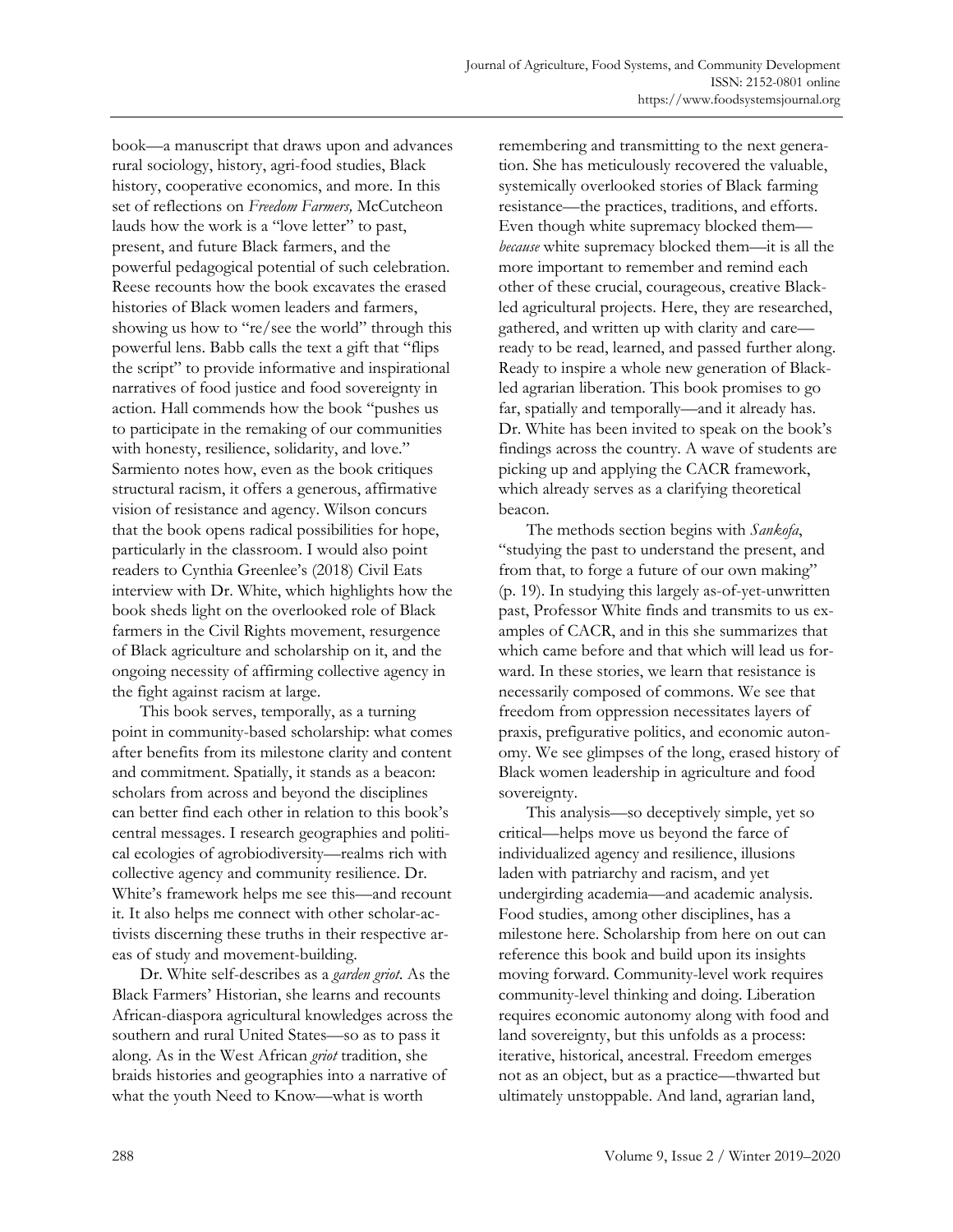allows the space and place to prefigure and thus practice freedom. In short: this book, a landmark of community-based scholarship, connects us and guides us forward.

#### **References**

Greenlee, C. (2018, December 20). *'Freedom Farmers' tells the history of Black farmers uniting against racism*. Civil Eats. Retrieved from

https://civileats.com/2018/12/20/freedom-farmers-tells-the-history-of-black-farmers-uniting-against-racism/ Landmark. (n.d.). In *Lexico.* Retrieved March 4, 2020, from https://www.lexico.com/definition/landmark

### **Reflection #1 A "love letter" to Black farmers**

Priscilla McCutcheon, University of Kentucky \*

There are times when writing is difficult, when the words are hard to retrieve, and the emotion is palpable. But to me the product feels like love, never easy but worth it. This book is a love letter. (White, 2018, p. 26).

 *Freedom Farmers* strikes an emotional chord with me that few books do. Much of this emotion stems from Dr. Monica White's commitment to writing a "love letter." The intentionality that White must have had to make sure that love is evident in each word reflects how brilliant and remarkable her work is. In my estimation, the love that White has for the land, food, Black people, and Black communities is most evident in the nuance and attention to detail in this groundbreaking work. For these brief remarks, I focus on one example of such detail and how its inclusion reflects a commitment to expanding how we understand Black people's history and contributions to economic and cooperative development.

 In *Freedom Farmers,* White meticulously examines cooperative development among Black people through historical examples like Fannie Lou Hamer's Freedom Farms and present-day examples like the Detroit Black Community Food Security Network. White details how DuBois's theories on "economic co-operations" (p. 53) guides her thinking and theorizing on cooperative development. DuBois understands cooperative development through institutions, like the black church, that Black people have developed and maintained in the midst of oppressive conditions. White says about DuBois's reading of black churches that they:

served as a critical pathway to political organizations that led the way to economic self-determination … the pooling together of the tithes and offerings functioned as a form of economic cooperation that paved the way to beneficial and burial societies and that provided services for those who suffered from extreme conditions of poverty, especially under the oppressive conditions of plantation agriculture. (pp. 53–54)

 The example and explanation of black churches as cooperative development might be a minor point to some, but it is an example of why *Freedom Farmers* is a love letter to Black people. White highlights the nuances of Black life that are lost on many by citing and exploring institutions that are rarely given proper treatment. White explains that these institutions are not accidentally impactful, but reflect Black people's commitment, passion, and planning. As food studies scholars and practitioners, recognizing nuance in institutions like the Black church forces us to readjust how we look at spaces we oftentimes organize in. Simply, the

<sup>\*</sup> Priscilla McCutcheon, Assistant Professor, Department of Geography, University of Kentucky, priscilla.mccutcheon@uky.edu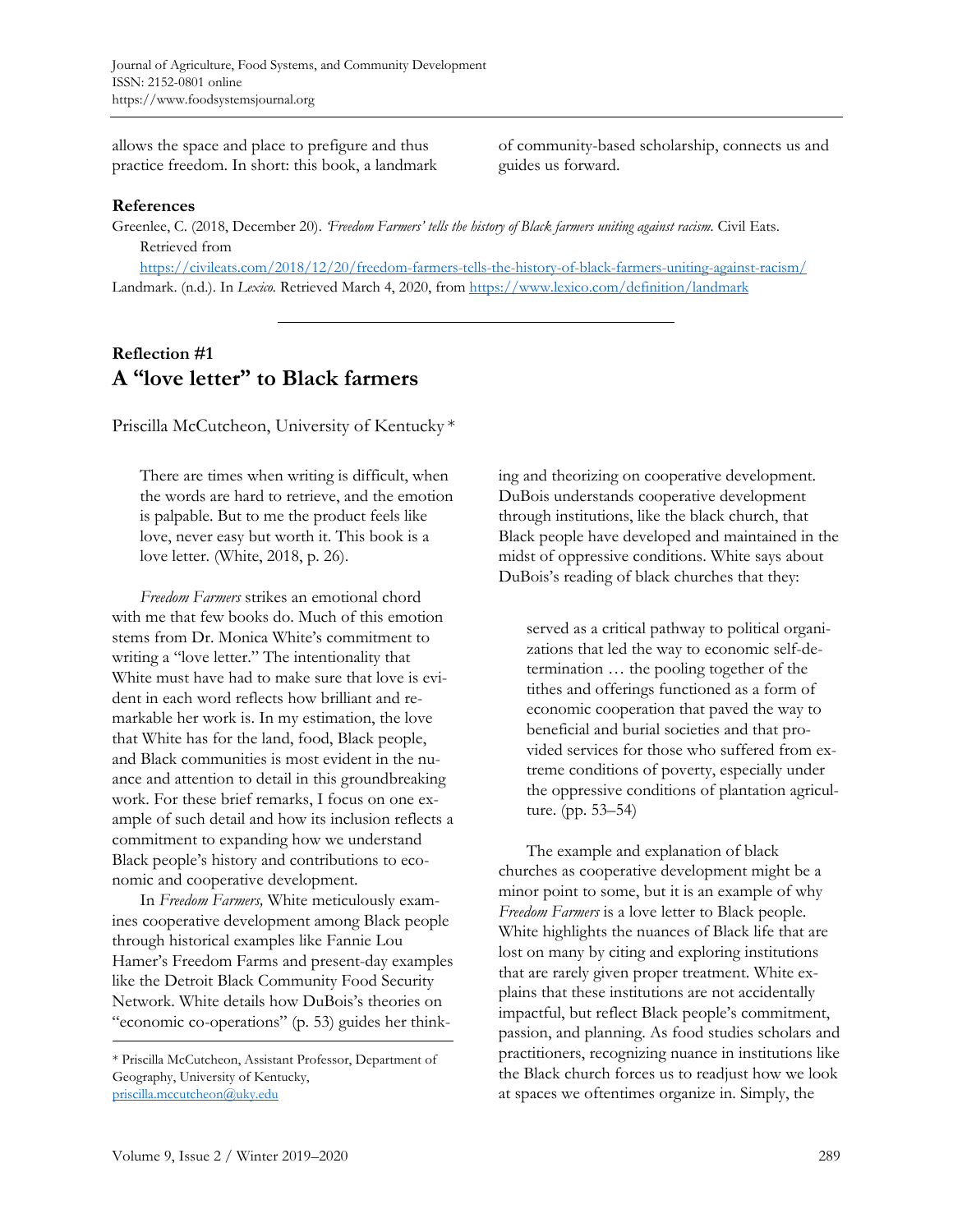buildings or adjacent plots that we enact our food justice initiatives on are not passive sites. Instead, the plans for effective organizing already exist in these structures that have planned, built, and survived since their inception.

Through *Freedom Farmers,* White celebrates

the nuance of Black people and Black communities in ways that are awe-inspiring. As a Black academic, it is rare that I see Black history in all of its beauty and complexities reflected so clearly on the pages of a monograph. For her love letter, I am grateful.

### **Reflection #2**  *Sankofa*

Ashanté Reese, University of Maryland, Baltimore County \*

In *Freedom Farmers,* Dr. Monica White writes, "in researching this book, I have sought to embody the African principle of *sankofa:* studying the past to understand the present, and from that, to forge a future of our making" (White, 2018, p. 19). In the embodying of this principle, however, she does more than study the past to understand the present. *Freedom Farmers* evokes two other meanings of sankofa: to go back and get it, and the literal translation, "it is not taboo to fetch what is at risk of being left behind" (Berea College, n.d., para. 1). *Freedom Farmers* is a rigorously researched and beautifully written book that reorients us to see how farming, food, race, and economics intersect, and what Black leaders across time and space have done with those intersections. When I am talking to audiences about our food system, many mention cooperatives as a solution and point to recently formed cooperatives, mostly in California. The South is rarely, if ever, mentioned. In its effort to study the past to understand the present, *Freedom Farmers* offers a model of cooperatives with Black farmers at the center.

 One might ask: how does this shape or alter our understanding of cooperative models? White makes it clear that farmers were not solely focused on production or providing food. Instead, she shows that their understanding of economic and food justice were deeply intertwined with questions of racial justice and, to some extent, gender justice. In doing so, White provides a radically different starting point from which to theorize "food justice," powerfully demonstrating that organizing around food has always been or had the potential to be about more than consumption.

 In *Wayward Lives, Beautiful Experiments,* Saidiya Hartman (2019) take social scientists to task for how we have seen or not seen Black and poor people, and how we have often missed the beautiful, intricate lives they make. She is asking us to look for the places and ways that Black people, and women and girls especially, make spaces akin to freedom. *Freedom Farmers* does that. In this book, in a sankofa moment, it asks us to do more than remember. It pushes us to gather up pieces of history, stitch those pieces together, and re/see the world through a lens through which Black farmers, leaders, and activists are assets in the food world and not just problems to be solved.

### **References**

Berea College. (n.d.). *The power of sankofa: Know history.* Retrieved September 2019 from the Carter G. Woodson Center, Berea College, website: https://www.berea.edu/cgwc/the-power-of-sankofa/

Hartman, S. (2019). *Wayward lives, beautiful experiments.* New York: W. W. Norton.

<sup>\*</sup> Ashanté Reese, Assistant Professor, University of Maryland, Baltimore County, areese@umbc.edu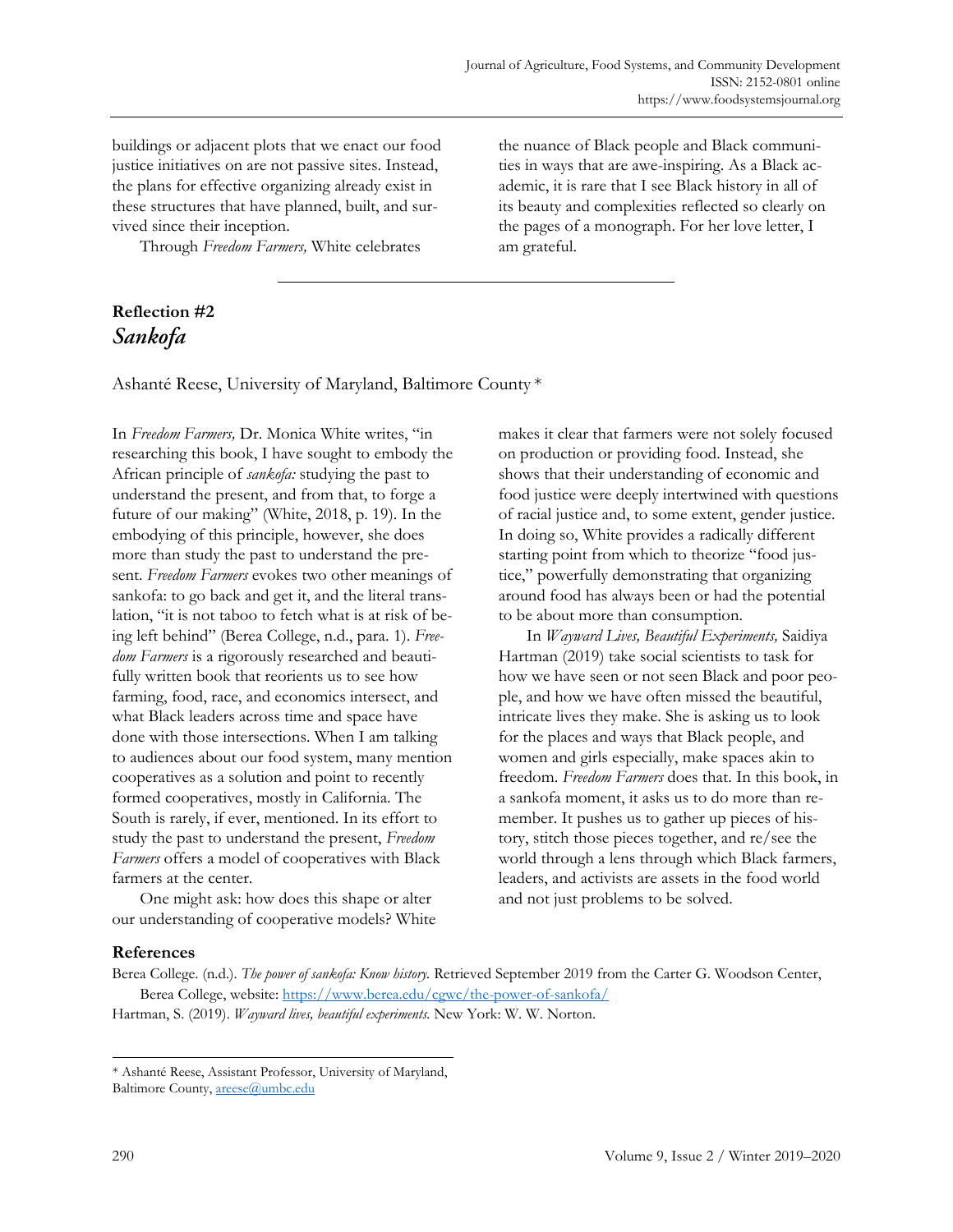## **Reflection #3 A gift of celebration**

Angela Babb, Indiana University \*

*Freedom Farmers* is a generous gift, a labor of love, and a beautiful demonstration of scholar activism from the wonderful Dr. Monica White. In this indispensable addition to the food studies canon, White mobilizes stories of power and resistance at the site of agriculture and resituates Black farmers in our historical imaginations. She breaks through the dominant narratives of exploitation and oppression with the narratives of courage and ingenuity that celebrate Black farmers of the past and will inspire generations of Black farmers to come.

 Although the traumatic realities of our food system must be exposed and rectified, the stories of resistance and survival are critical to the healing process. *Freedom Farmers* contributes the stories we need to remain hopeful in the face of persistent trauma. White exposes the oppression while also emphasizing the resourcefulness of Black farmers during centuries of discrimination. For instance, White relieves and inspires us with the stories of Fannie Lou Hamer's courageous testimony before Congress, her use of spirituals to calm rioting activists, and her creation of the Freedom Farm Collective, an institution that provided housing, employment, education, healthcare, *and* food to Black communities in the U.S. South. Mentors and teachers can be excited to assign this book and likely to evoke the emotional paralysis often experienced by students learning about the food system. *Freedom Farmers* provides not only inspirational narratives of food justice but also a theoretical framework for the actualization of food sovereignty.

To this end, White demonstrates scholar

activism and, in particular, how social scientists can use their skills and resources to uncover obscured truths and disrupt partial-yet-dominant narratives. By unearthing and sharing the triumphs of historically black colleges and universities, the Freedom Farm Collective and the Detroit Black Community Food Security Network, White exhibits the scholarship needed to amplify the food justice movement and to move the fields of social geography and agrarian studies forward. Moreover, White's theoretical framework of collective agency and community resilience (CACR) provides a strategy for researching power and the transformative potential of initiatives emerging from across the contemporary food movement.

 Perhaps most importantly, *Freedom Farmers* is a celebration of Black farmers and of the power, autonomy, and community that comes with growing food together. We need this book right now, as farms decline in number and increasingly fewer of our youth plan to steward the land. The continuous devaluation of farming and agrarian livelihoods throughout our cultural, political, and educational institutions is actively discouraging the next generation of farmers and thus directly threatening the viability of American agriculture. White flips the script, so to speak, to celebrate the ways that farmers are courageous, noble, and central to community resilience. In this way, *Freedom Farmers* is a gift to past, existing, and prospective farmers, as well as the general population that relies on someone else to grow their food. *Freedom Farmers* is a milestone for social geographers, critical food scholars, and farmers alike, and it is truly a gift to us all, regardless of race, religion, income, or occupation.

<sup>\*</sup> Angela Babb, Postdoctoral Fellow, Ostrom Workshop, Indiana University; ababb@iu.edu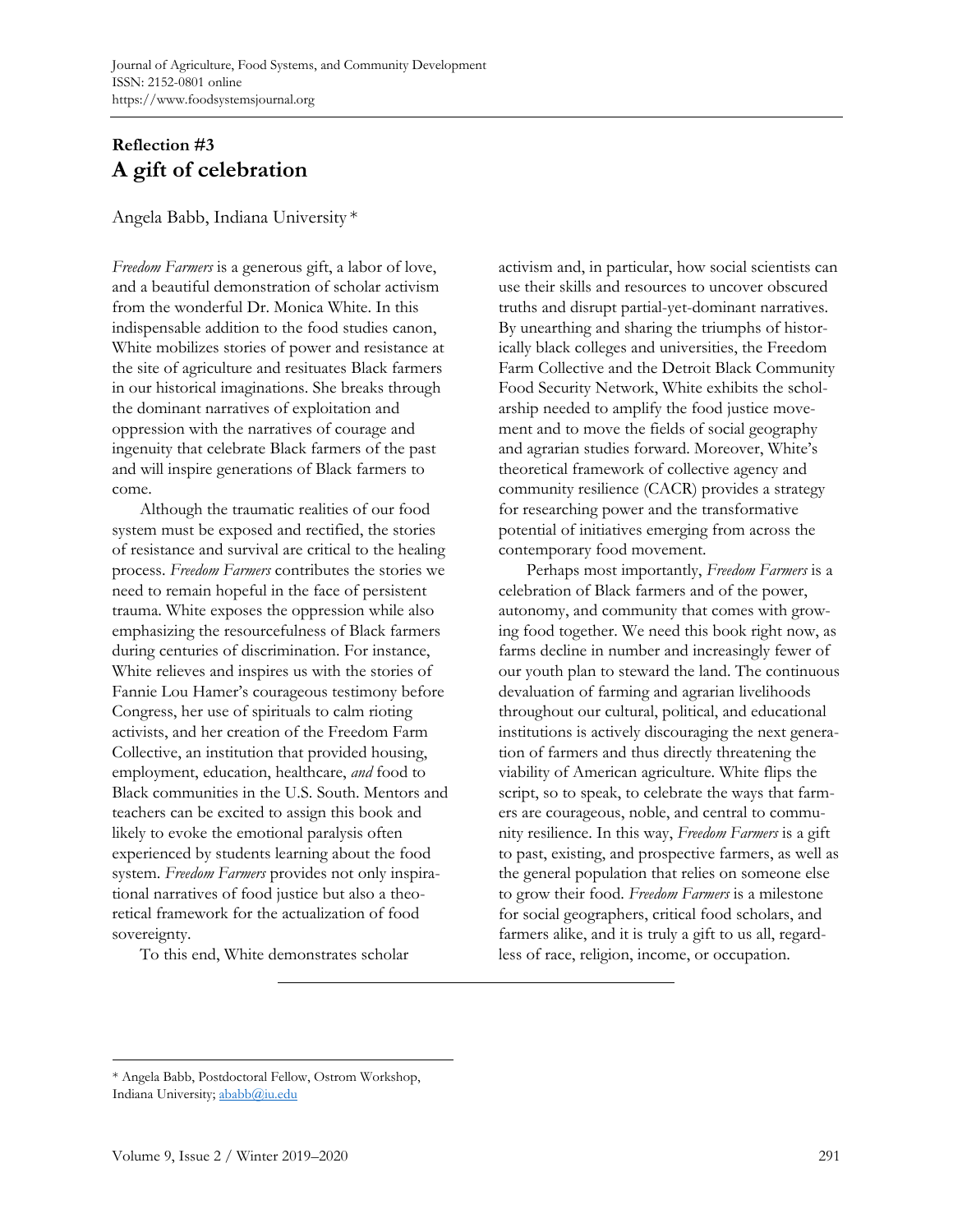### **Reflection #4 A reflection on** *Freedom Farmers*

Jonathan C. Hall, West Virginia University \*

I immensely enjoyed and learned a tremendous amount from Dr. Monica M. White's book, *Freedom Farmers: Agricultural Resistance and the Black Freedom Movement.* Dr. White frames this ongoing movement brilliantly from its beginnings in the postemancipation South, to contemporary movements that spring from, support, and empower Black communities in urban areas like Detroit, Michigan. One of the most meaningful elements of this work for me is how Dr. White positions the work of Black scholars, activists, and community members as always having existed at the foundation of progressive agriculture. Whether it is George Washington Carver's often overlooked contributions to the local, community-based agricultural movement, or the concept and practice of food cooperatives engineered by Fanny Lou Hamer, *Freedom Farmers* shares an important and overlooked narrative that is largely absent from mainstream progressive food discourse.

 An additional, important narrative woven throughout this book is the links between land ownership, food sovereignty, and freedom from oppression. I was particularly struck by how clearly Fanny Lou Hamer articulates the tactics of white supremacy to maintain control over Black people, through land disenfranchisement and starvation, and how she leads others to organize around nullifying these tactics through collective agency and community resilience. As Dr. White points out, reviews and analyses of the civil rights movement often omit the importance of Black farmers and agriculture in "feeding the movement" so that resistance could be sustained, and so that structural

change within the white power structure could occur. That struggle continues today through Dr. White's analysis of the Detroit Black Community Food Security Network and this northern urban movement's roots in the Black agricultural traditions of the South. As is the case with modern-day structural white supremacy, structural oppression is maintained not so much through direct and obvious forms of violence against Black bodies, but through more indirect acts like divestment in Black communities. *Freedom Farmers* helps us understand this structural oppression throughout the course of American history. Despite this treachery, Dr. White amplifies a common thread of Black freedom struggle, outlining the process through which Black Detroit residents organize to persist through food sovereignty and land reclamation.

 In the wake of this brilliant work, I am left wondering about the conversation between Black agricultural traditions and the ongoing struggle of Native/Indigenous people's sovereignty within the United States. Dr. White raises the profile of the ongoing work of Black people within this settler colonial state that I believe leads the reader into more broad moral and practical questions of land ownership, sovereignty, and healing among people who have and still endure systemic injustice. In addition to teaching readers about a history we all live but may misunderstand, I think *Freedom Farmers* pushes us to participate in the remaking of our communities with honesty, resilience, solidarity, and love. I am so thankful for this work and for Dr. White's powerful voice within and outside of the academy.

<sup>\*</sup> Jonathan C. Hall, Assistant Professor of Geography, West Virginia University; Jonathan.Hall@mail.wvu.edu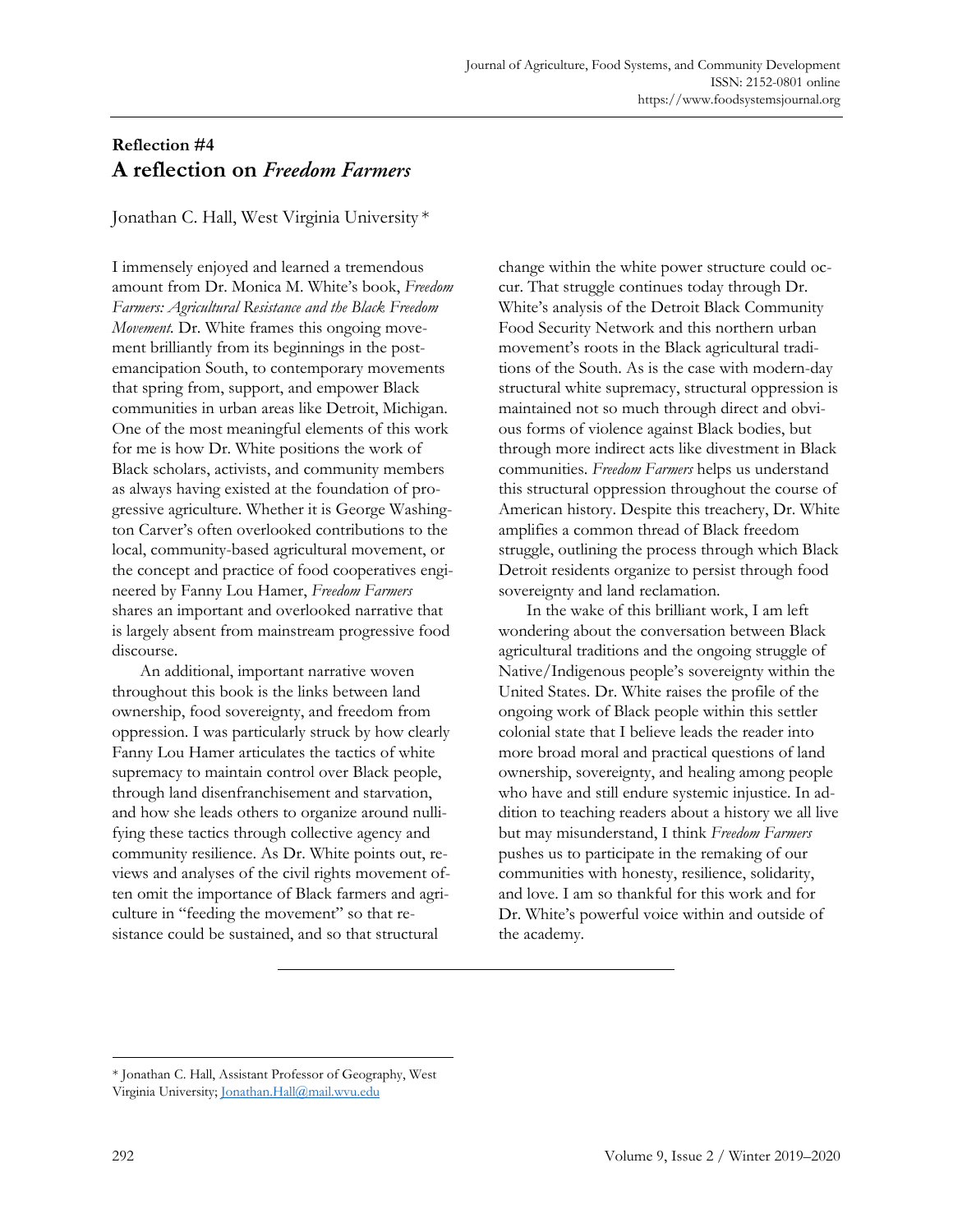## **Reflection #5 Narratives of power, politics, and resistance**

Eric Sarmiento, Texas State University \*

Monica White's beautifully written account of Black agrarian and urban collectivist movements takes a significant step toward filling the void of writing about non-white food initiatives in 'alternative food' scholarship. The book's historical accounts of rural solidarity initiatives, such as the Freedom Farm Cooperative and the North Bolivar County Farm Cooperative, and its analysis of more contemporary community organizing through urban gardening in Detroit, are important not solely because they bring people of color into the story of remaking food systems along more just and sustainable lines (although this is a crucial contribution in its own right). These narratives also present understandings of power, politics, and resistance that differ in radical ways from those found in much critical food scholarship.

 In place of a vision of totalizing, unified power structures (whether capitalism, white supremacy, global agribusiness, or neoliberal subjectivity) that in many critical accounts inevitably lead experiments in more just and sustainable food systems to co-optation, classed and racialized exclusivity, and failure, White's central theoretical construct—collective agency and community resilience (CACR) seems to present a more pragmatist ontology of power and political action. Organizing each of her accounts around this concept, she tends to briefly acknowledge the structural forces from which these resistance movements emerged, and then move on to focus on the laborious and meticulous work involved in assembling collectivities that maintain livelihoods while stewarding land and building communities that can withstand and overcome structural racist violence and class oppression. Cooperative land ownership and democratic

control, in all of their complexity and messiness, are at the heart of these movements, as they provide the basis for collective self-sufficiency and political economic power. Formal and vernacular knowledges about food production are shown as crucial components of assembling power and solidarity in these sites, and White details how the farsighted and sophisticated participants in these movements attended to essentials such as education, health care, child care, and so on. Following such a pragmatist approach, White is able to walk a line in her work between critique and creation: dominant power relations are neither ignored nor reified, and the impressive power and scope of Black agrarian socio-ecological experimentation are made visible in ways that have been almost entirely absent in critical food scholarship.

 Moreover, White's subjects, while clearly working in opposition to oppressive structural conditions, are shown to eschew the dark allure of resentment, a politics that is so often corrosive for all involved. In Detroit, Sunflower County, and Mound Bayou, White portrays people primarily working *for* better worlds rather than being preoccupied with working *against* the worlds that they know all too well must be eclipsed in order for more just and sustainable lives to be possible for all. This affirming and active stance reveals the true power animating the resistance movements portrayed in the book, and indeed is also expressed in the tone of White's prose: in its moments of critique, the book always remains generous, and it is suffused throughout with love for its subjects and for the broader project of creating food systems and communities that propagate well-being for people and the more-than-human world.

<sup>\*</sup> Eric Sarmiento, Assistant Professor, Department of Geography, Texas State University; ers89@txstate.edu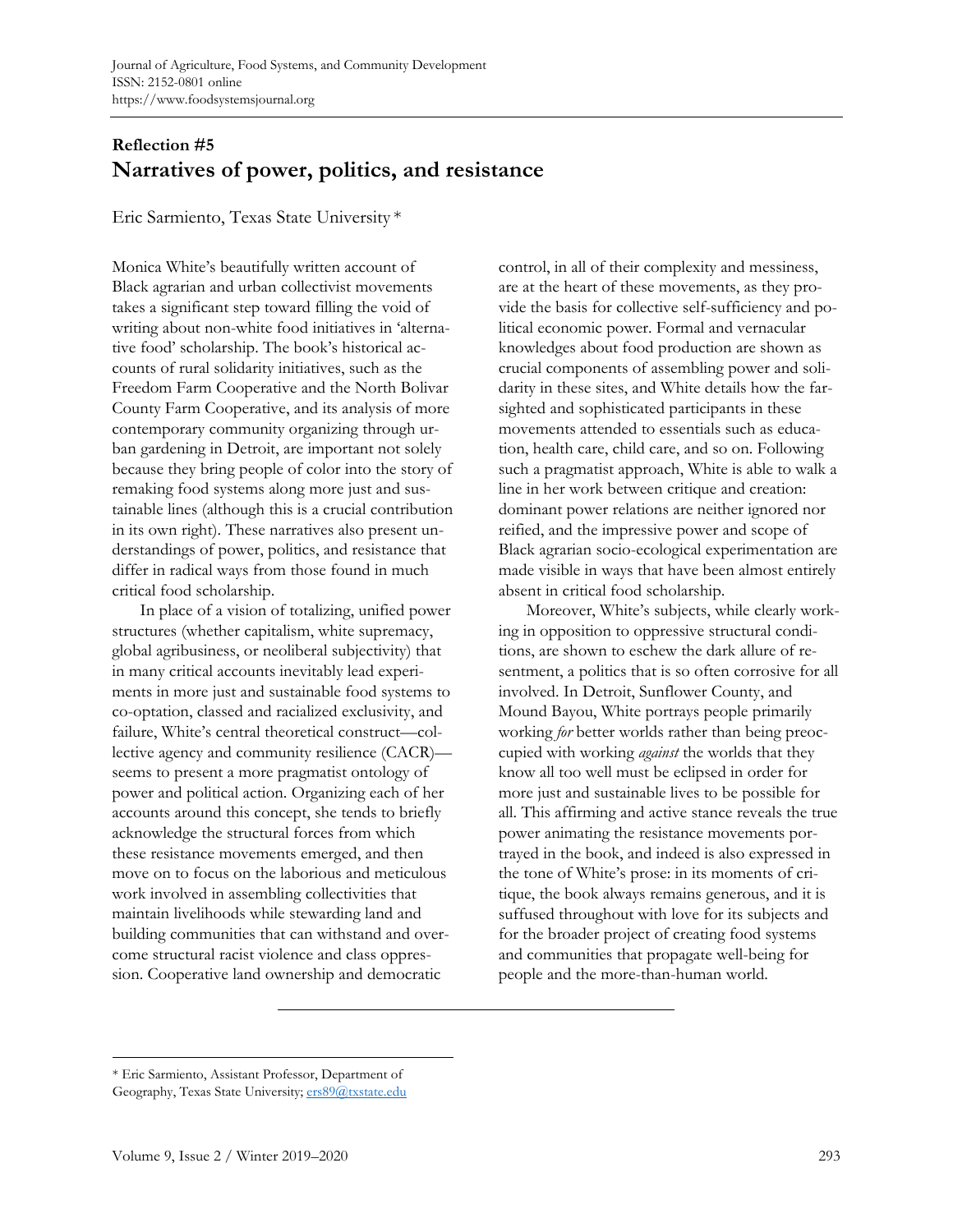# **Reflection #6 Historicizing radical Black farming as creative, expansive self-actualization**

Bradley Wilson, West Virginia University \*

In her essay "Radical Black Subjectivity," bell hooks laid down a challenging question that resonates for teachers and scholars of agri-food movements: "How do we create an oppositional worldview, a consciousness, an identity, a standpoint that exists not only as that struggle which opposes dehumanization but as that movement which enables creative, expansive self-actualization?" (2014, p. 15). Dr. Monica White's new book, *Freedom Farmers: Agricultural Resistance and the Black Freedom Movement,* answers this question. Dr. White centers our attention on the powerful history of cooperative organizing by black farmers, from rural Mississippi in the 1960s through Detroit in the present. Dr. White not only responds to bell hooks' question with a historically rich account of black agricultural resistance and cooperation in the U.S. South, but also advances a novel theory of action—collective agency and community resilience (CACR)—that seeks to explain the creative, expansive self-actualization of black communities in the face of oppression. As she explains, black agricultural cooperative organizing was and is a means of community development and a pathway to "practice freedom" within "extreme conditions of financial, social and political oppression" (White, 2018, p. 5).

 With *Freedom Farmers,* Dr. White has given the agri-food justice movement and critical educators everywhere a precious gift. I first encountered Dr. Monica White's written work in 2017 as I was preparing a fall seminar on food justice at West Virginia University (WVU). Searching for a new means of introducing students to the history, geography, and theory of agri-food movements in the United States, particularly the neglected regions of

the U.S. South and Appalachia where I teach, I stumbled upon "'A Pig and a Garden': Fannie Lou Hamer and the Freedom Farms Cooperative" in the journal *Food and Foodways,* which was published in a different form as Chapter 2 of *Freedom Farmers.* So pivotal were the history and argument she put forward, so eloquent the prose, that I asked my students to read it with me before I even handed out the syllabus on the first day. We then watched a film on Fannie Lou Hamer and the civil rights movement. It was, without a doubt, one of the most moving learning moments I have ever experienced in a seminar room. Dr. White had shed light on Ms. Hamer—hailed as a civil rights crusader now also as a visionary, farmer, cooperativist, and food justice activist.

 Reframing Ms. Hamer's legacy and that of black farmers across the South, Dr. White launched us on a different genesis story for the agri-food justice movement, one rooted in the struggle for black freedom in the U.S. South. Now, with additional histories of the North Bolivar County Farm Cooperative, the Federation of Southern Cooperatives, and the Detroit Black Food Security Network, she extends these insights and accounts of collective agency and community resilience further.

 In fall 2018, my staff in the WVU Food Justice Lab read *Freedom Farmers,* and I had the pleasure of engaging the full book with 14 students in our Appalachian Food Justice Institute in West Virginia last spring. The power of this text to educate, coalesce, and deepen our commitment to agri-food justice through her conceptualization of commons as praxis, prefigurative politics, and economic autonomy was powerful. I anticipate this book will become core reading in food and agrarian studies, and I urge my fellow teachers and researchers to center this text in their courses and build syllabi around it to further consider the standard-bearing

<sup>\*</sup> Bradley Wilson, Associate Professor of Geography, and Director, Center for Resilient Communities, West Virginia University; Bradley.Wilson@mail.wvu.edu